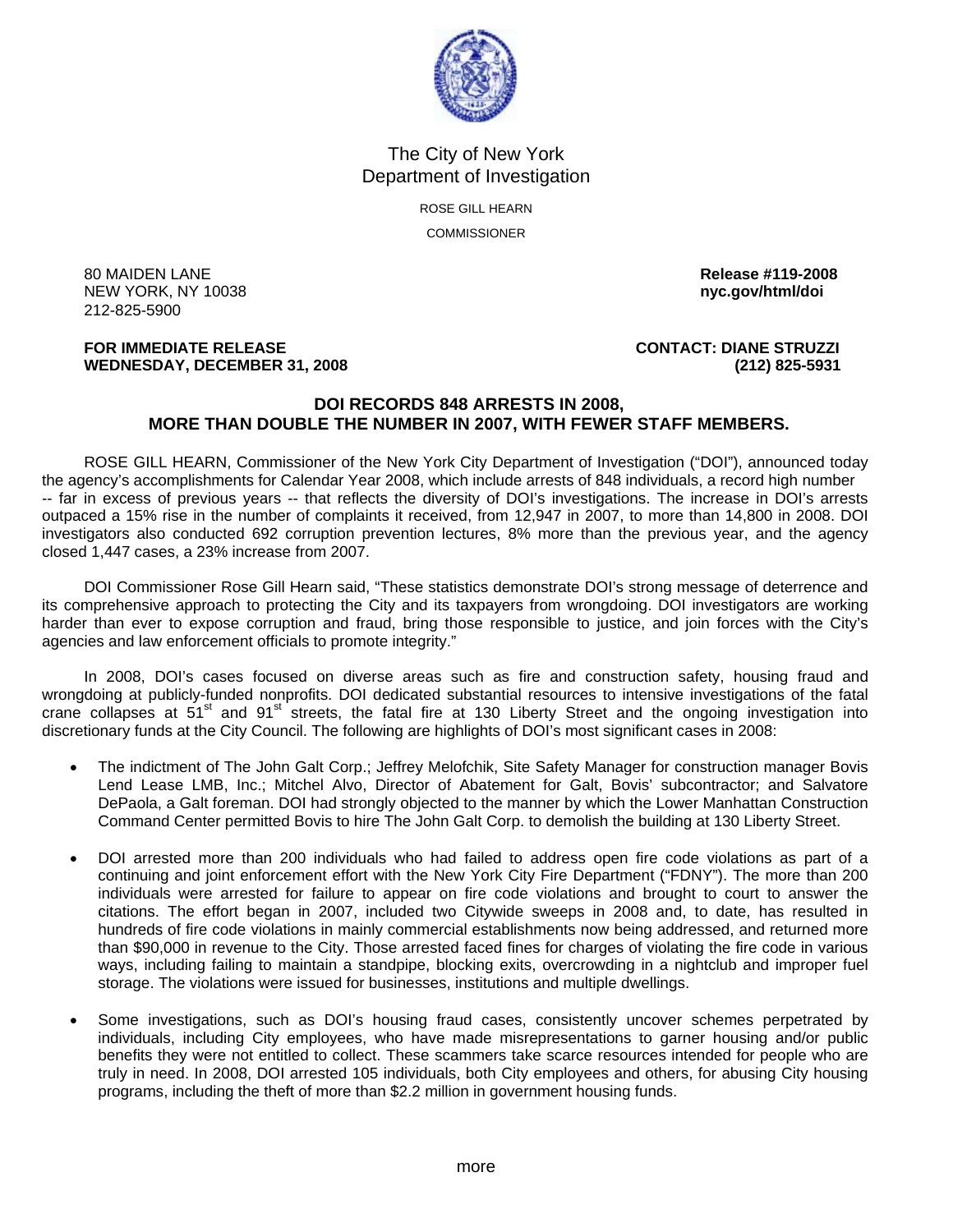### **Building Strategic Partnerships to Ensure Safety**

- In addition to the 2007 Deutsche Bank fire, the City has repeatedly seen, this past year, the tragic connection between integrity issues and safety in what can be disastrous consequences in high-rise construction projects. DOI spearheaded various criminal investigations and administrative enforcement actions with the Department of Buildings ("DOB") and the City's prosecutors to target corruption, fraud and unsafe construction practices. Working with those partners, DOI attacked wrongdoing on two fronts, building cases for criminal and administrative prosecution, to send a definitive message that wrongdoing would bring a coordinated and swift response from the City. DOI's efforts in this area included:
	- $\triangleright$  The investigation of a wall collapse in Brooklyn that killed an immigrant worker, resulting in the indictment of William Lattarulo, a contractor, on a manslaughter charge, for failing to properly support the neighboring foundation as the new building's foundation was being dug, and the indictment of Abraham Hertzberg, a licensed engineer who, despite having lost his self-certification privileges in the City, designed excavation plans for the project and fraudulently signed and stamped them in the name of another licensed engineer.
	- ¾ DOI arrested over a dozen individuals on charges of paying bribes and giving unlawful gratuities to DOB inspectors who reported the bribe offers to DOI. In all of the cases, honest DOB employees reported to DOI that they had been offered illegal cash payments by contractors, homeowners and business owners. In many cases, the DOB employees worked jointly with DOI investigators to gather the evidence required to make the arrests. Most of the offers were initially made to induce DOB inspectors to overlook violations they discovered during inspections of commercial and residential properties throughout the City.
	- $\triangleright$  A top-to-bottom review of DOB's Cranes and Derricks division resulted in the arrests of two veteran DOB employees, Inspector Edward Marquette, who in March was charged with falsifying Cranes and Derricks inspection records, and Assistant Chief Inspector James Delayo, who in June was charged with receiving bribes from a crane company, falsifying mobile crane inspection reports and tampering with licensing exams. DOI also worked with the Manhattan District Attorney in an investigation that resulted in the indictment of a crane company, Nu-Way Crane Service Inc., Michael Sackaris, a Nu-Way executive, and Michael Pascalli, an employee, in connection with that bribery scheme.
	- $\triangleright$  Based on the corruption uncovered by DOI, and as the result of a DOI recommendation, DOB overhauled the testing process it administers for Hoist Machine Operators' ("HMO") class C licenses, designating an experienced private company to create and administer the test.
	- $\triangleright$  In July, DOI conducted a proactive inspectional sweep with DOB of 49 construction sites in Manhattan, Brooklyn, Queens and the Bronx to determine whether the crane operators were properly licensed. The positive news was that investigators found the operators all in compliance. However, they also found an expired permit for operation of a tower crane at 600 W. 42nd St. in Manhattan. A violation and a partial stop work order for operation of that crane were issued.
	- $\triangleright$  DOI immediately investigated, with DOB, the death of a construction worker during the dismantling of the tower crane at the 600 West 42nd Street construction site on September 4, 2008, which led to the immediate suspension and later surrender of the job supervisor's Master Rigger's license and to administrative penalties against two licensed HMOs, including license suspensions of six and eight months respectively and fines of \$25,000 against each for unsafe practices and Construction Codes violations.
	- $\triangleright$  A DOI investigation into a fatal scaffolding accident at 226 West 111th Street in Manhattan led to criminal charges against a contractor for instructing another employee to pose as a DOB-certified rigging foreman at the job site, even though that employee was not qualified. Through this investigation, DOI later discovered that the contractor was actually a Pakistani national who is allegedly in the United States illegally. The contractor was detained by federal authorities and the rigger's license used in the fraud was surrendered.
	- ¾ DOI's investigative work contributed to an indictment by the Manhattan District Attorney's Office of seven employees of the Testwell Group, and the company, on state racketeering charges for defrauding numerous government agencies, including the DOB, and private clients in connection with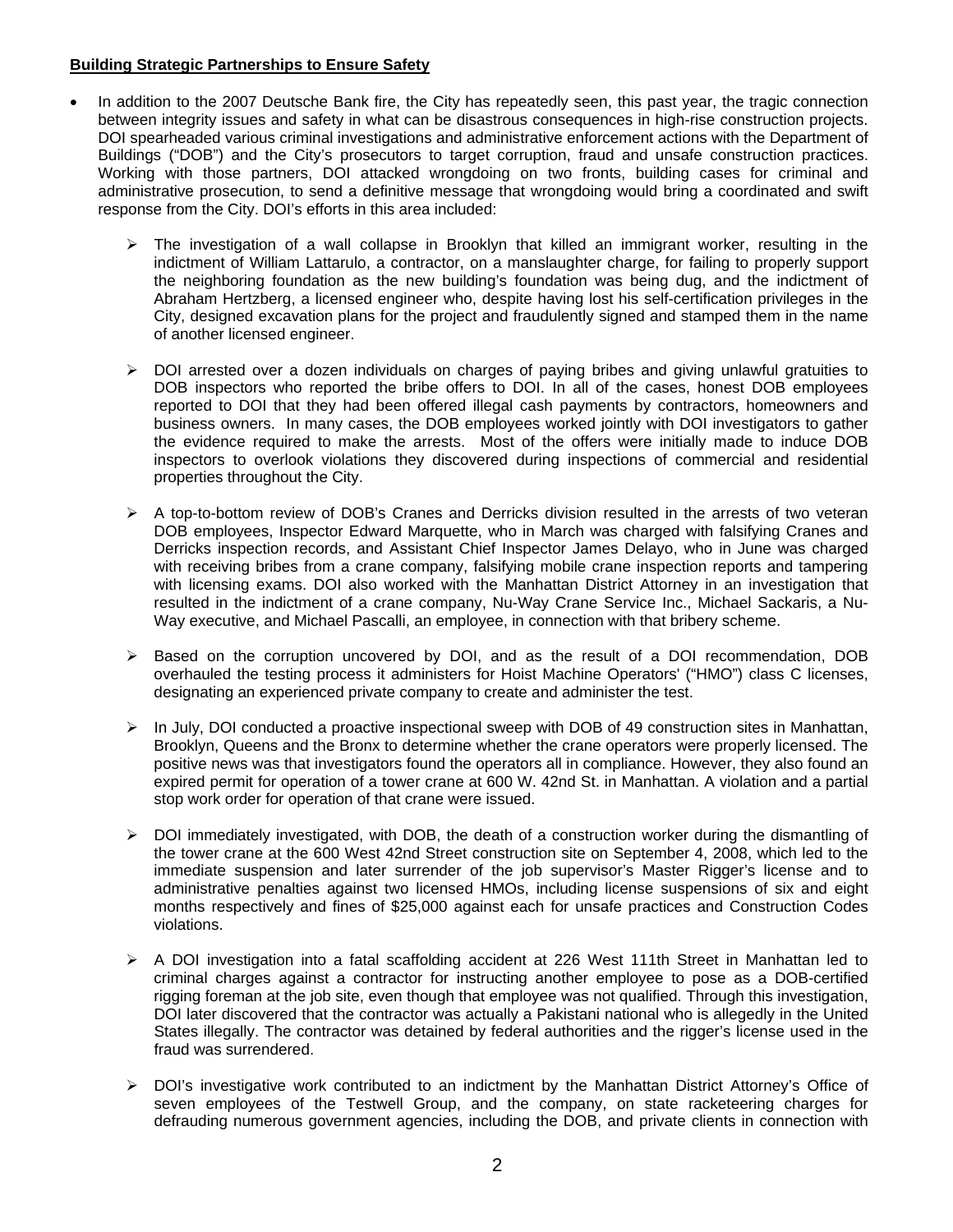fraudulent construction materials testing. DOI had a lead role in the investigation. Five others were also indicted for crimes related to the schemes.

• Along with federal and state agencies, DOI participated in a nearly four-year undercover investigation into the illegal activities of the Gambino and Genovese Crime Families that resulted in dozens of arrests. DOI's role in this case was focused on the influence of organized crime in the City's construction industry.

# **Protecting Public Funds**

- DOI's goal is not only to remove corrupt individuals but to identify and reform practices that permit corruption. That philosophy is best demonstrated in DOI's successful investigations uncovering fraud at not-for-profits, an effort that began in 2005 with the Gloria Wise case and has continued with DOI exposing various fraud involving public officials and unscrupulous insiders who siphoned funds from not-for-profit organizations that received City money. DOI now has an established unit to focus on that kind of case. In 2008, DOI's investigations led to the following arrests:
	- $\triangleright$  In the spring, DOI and federal prosecutors from the U.S. Attorney's Office for the Southern District of New York ("SDNY") announced that a City Councilmember's Chief of Staff, Asquith Reid, and a staffer, Joycinth Anderson, were indicted for embezzling at least \$145,000 in Council discretionary funds originally intended for three not-for profits. That prompted an outreach by DOI, urging whistleblowers to report embezzlement of City money allocated to not-for-profit organizations, which resulted in additional tips from the public. The probe into how the City Council spends its discretionary funding is ongoing and demonstrates the intricate nature of the investigations DOI tackles.
	- $\triangleright$  DOI uncovered and halted two significant and long-running embezzlement schemes within the City's Administration for Children's Services ("ACS") involving the theft of hundreds of thousands of dollars by two long-term fiscal managers of that agency and their associates. The full extent of their thefts of public funds intended to assist children is yet to be determined in DOI's ongoing investigation with ACS's assistance. In July, DOI and the SDNY announced the arrests of four individuals in two overlapping schemes:
		- Lethem Duncan, ACS's Deputy Director for Payment Services, was charged in an embezzlement conspiracy with two individuals - Stay Thompson and Philbert Gorrick affiliated with Concord Family Services, Inc., an ACS-funded foster care agency. Their scheme entailed billing ACS - and dividing the proceeds among themselves - for fictitious services that Gorrick, a computer consultant, supposedly provided to Concord. DOI found that in 2005 Duncan, unhampered by any internal controls, arranged for a \$375,000 check to be drawn on a City account, ostensibly to pay for such services, which in fact were illusory. And in April 2008, Thompson and Gorrick created a second fictitious payment request they assumed was going to ACS for the stunning sum of \$711,420 and were arrested in July after they received a City check for that amount from Duncan, who by then had been confronted by DOI and was cooperating in its investigation.
		- Nigel Osarenkhoe, ACS's Supervisor of Adoptions within its Payment Services Department, was charged in an adoption-subsidy scheme that centered on his fabricating phony adoption cases in ACS's computers to trigger a flow of fraudulent adoption subsidy payments to his associates, including \$145,000 to Stay Thompson, who in turn shared the proceeds with Osarenkhoe and Duncan. Osarenkhoe once told Duncan that all he needed was "a name" to create the fraudulent adoption payments, and Duncan then recruited Thompson to pose as an adoptive parent under the name "Stay Daniels." The charges against Osarenkhoe and Thompson cover the years 2005 through July 2008, but DOI's investigation is ongoing. In July, Duncan pled guilty to federal charges covering both schemes described here.
	- ¾ In November, a DOI investigation resulted in federal embezzlement charges against Hugh Blackburn, a former deputy director at St. Albans, Inc., an ACS Head Start program, which was contracted to serve low-income children and families in Queens. Blackburn was charged in an elaborate scheme, creating shell companies to steal hundreds of thousands of dollars from St. Albans, Inc., and La Peninsula Community Organization, Inc., a Head Start program in the Bronx.